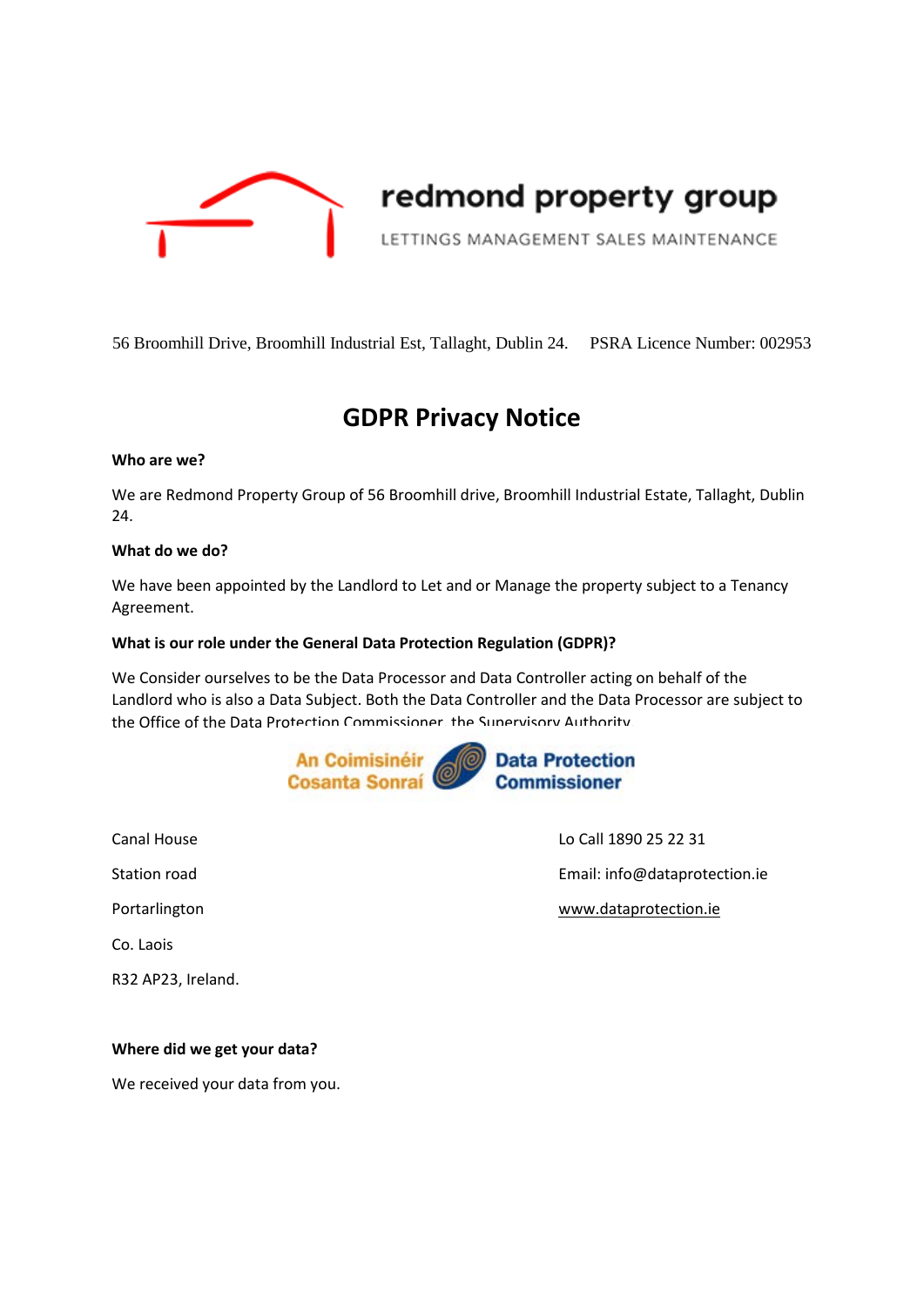## **What is the purpose of processing your data?**

You are party to a Tenancy to which you the Data Subject are bound. We have been appointed by the Landlord to arrange the Tenancy and / or administer the covenants of the Tenancy.

# **What is the lawful basis for this processing?**

- 1. Processing is necessary for the performance of a contract to which the Data Subject is party (Article 6 GDPR(1)b).
- 2. Processing is necessary for compliance with a legal obligation to which the data controller is subject (Article 6 GDPR (1)c). Namely: Liam Redmond Letting
	- The Residential Tenancies Acts 2004 to 2016
	- Criminal Justice (Money Laundering and Terrorist Financing) Act 2010
	- Property Services (Regulation) Act 2011 (Client Moneys) Regulations 2012
	- Property Services (Regulation) Act 2011
	- •

#### **What type of data do we keep?**

Name, address, phone, email, bank details, PPS numbers, references, ID, other.

#### **Where is this data stored?**

This data is stored in a database called Letman which is operated on Amazon Web Services located in Ireland. Data stored and transferred is encrypted. Access is only granted to administrators associated with our office.

#### **Who is this data shared with?**

This data is shared only with similar Data Processors for the purpose described above. The categories of Data Processors are:

- Database Management Systems
- Maintenance Contractors
- Auditors
- Emergency Service providers
- Residential Tenancies Board (RTB)
- Utility Suppliers

#### **How long will the data be stored?**

Your data will be maintained by us for as long as the contract between the Data Controller and us (the Data Processor) exists or for as long as required by legislation.

#### **What if your tenancy ends?**

There is still an obligation on the Data Controller to main adequate accounting records. See above.

#### **What are your rights?**

- You have a right to be informed.
- You may request a copy of your data stored- by written request.